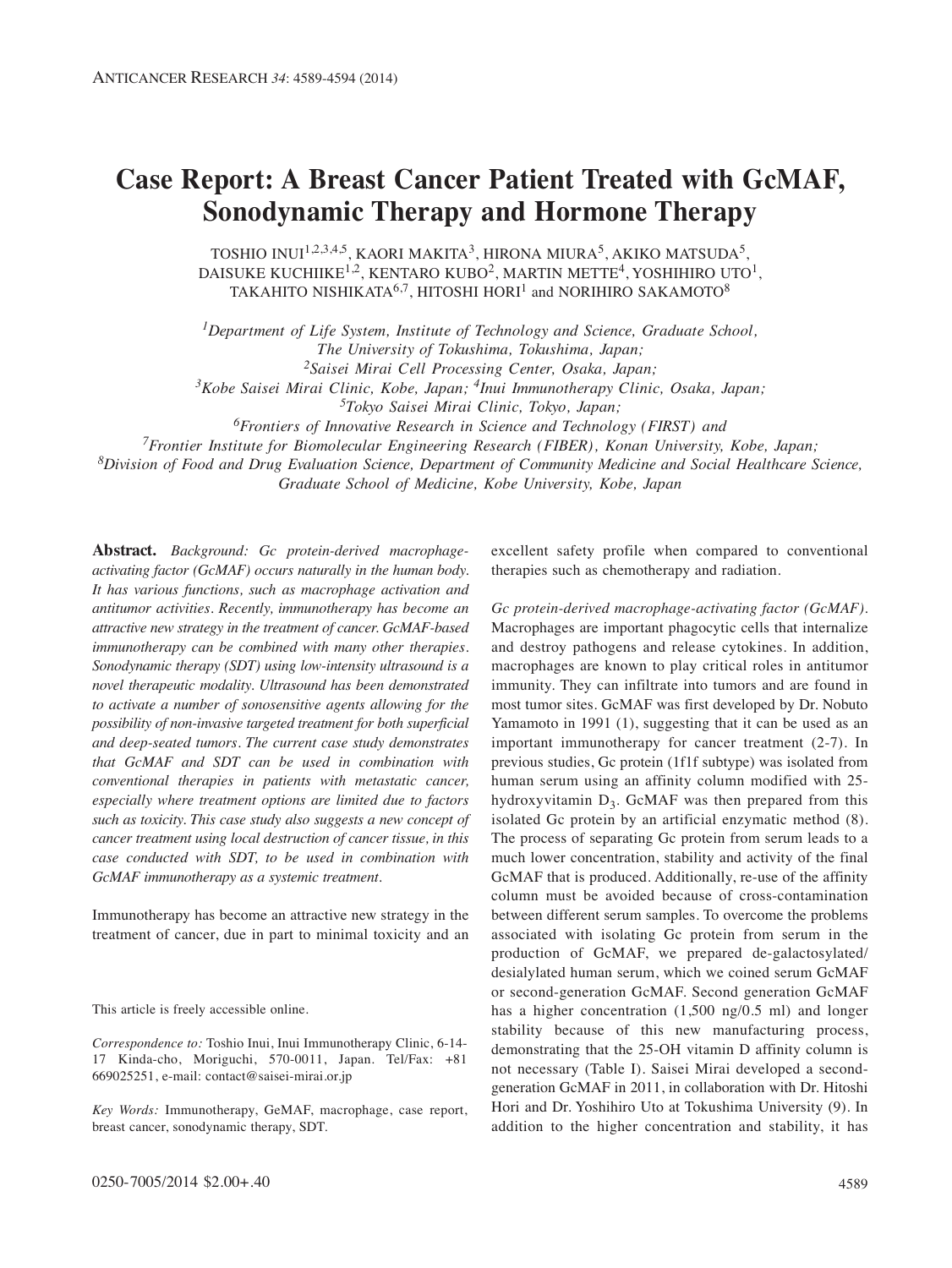| First-generation $(1, 8, 11)$                                                                                                                                                                            | Second-generation $(9, 10)$                                                                                                                                                                                                                                |
|----------------------------------------------------------------------------------------------------------------------------------------------------------------------------------------------------------|------------------------------------------------------------------------------------------------------------------------------------------------------------------------------------------------------------------------------------------------------------|
| • Developed by Dr. Nobuto Yamamoto in 1991<br>• Low concentration $(100 \text{ ng}/0.25 \text{ ml}, 1 \text{ dose})$<br>• Lower stability at room temperature<br>• 25-(OH) Vitamin $D_3$ affinity column | • Developed by Saisei Mirai and the University of Tokushima in 2011<br>• High concentration $(1500 \text{ ng}/0.5 \text{ ml}, 1 \text{ dose})$<br>• Significantly higher stability and macrophage-activating activity<br>• New patented production process |

Table I. *Comparison between first- and second-generation Gc protein-derived macrophage-activating factor.*

several other important properties, which include increasing phagocytic activity of macrophages (10), superoxide radical generation (11), anti-angiogenic effects (12), and antitumor effects (13). Increases in the number of monocytes and monocyte percentage in the blood have been observed in many patients during GcMAF therapy. In addition, serum GcMAF has been shown to increase the maturation of dendritic cells *in vitro* (unpublished data). By March 2014, Saisei Mirai will have treated more than 1,000 patients with GcMAF, both with and without conventional therapies, proving its safety as a therapy.

*Sonodynamic therapy (SDT).* There is an ever-increasing amount of data showing that SDT, which refers to the use of low-intensity ultrasound with a sonosensitizer, can be used to produce free radical oxygen (14) to selectively destroy cancer cells (15, 16, 17). The concept of SDT consists of introducing a substance into the body that preferentially accumulates in cancer cells (15). This substance is then activated by ultrasound vibration instead of light stimulation, in contrast to traditional photodynamic therapy using a light-activated sensitizer. Since ultrasound is capable of passing completely through the body, the concept of destroying cancer cells without using damaging invasive procedures becomes possible. It also has the ability to destroy metastases in most places in the body, making it a very versatile and important therapy. SDT is considered to be a promising new modality for cancer treatment, without causing serious side-effects. Numerous sensitizers with various properties are being developed in a number of countries around the world. Recently, new sonosensitizers which only respond to ultrasound have been developed in Japan (14). This allows for the treatment of patients without light toxicity, which can be sustained during exposure to natural sunlight while the sensitizer remains in the body.

*Ozone autohemotherapy and hyperbaric oxygen therapy.* Tumor hypoxia, in which the tumor is deprived of an adequate oxygen supply, is a well-recognized factor in cancer treatment resistance to chemotherapy and radiotherapy as well as SDT, which requires production of oxygen-free radicals in order to be effective (15). Therefore any method of increasing oxygen supply within the tumor environment should increase the efficacy of SDT (15). Ozone therapy is a medical treatment that is used to increase the amount of oxygen in the blood. It is achieved by ozonating the patient's own blood outside the body and injecting it back into the body within a relatively short amount of time. Hyperbaric oxygen therapy is the medical use of oxygen at levels higher than atmospheric pressure. The equipment used for hyperbaric oxygen therapy consists of a pressure chamber and a means of delivering pure oxygen. In clinical situations, SDT is usually combined with ozone autohemotherapy to improve local hypoxia within the tumor environment.

## **Case Report**

A 55-year-old female was diagnosed with breast cancer (left side, with skin invasion) in August 2009. She was treated by lumpectomy, with no chemotherapy or radiotherapy. She refused further standard treatment after the operation. The tumor was estrogen (ER)-, progesterone (PR)-, and Herceptin receptor (HER2)-positive. In October 2011, she noticed a right axillary tumor. At that time no treatments had been undertaken. The tumor kept growing and tumor markers increased. In July 2012, a needle aspiration biopsy was carried-out to confirm the recurrence of the tumor. The patient still refused standard treatment and underwent hyperthermia (total 24 times with Thermotron RF-8) and *i.v.* high dose vitamin C (total 10 times). She presented at our Clinic in January 2013. Her symptoms at presentation were a cough, back pain and severe swelling of the right arm (edema), and her pathological findings were invasive ductal carcinoma, N0 (no nodes were involved), negative surgical margin, grade 3, ER+, PR+, HER2+. Chest positron emission tomography and computed tomography (PET CT) on 6th June 2013 (Figure 1) showed a right axillary tumor, spinal metastases, intrapleural nodular tumor and right pleural effusion.

Second-generation high-dose GcMAF was administered at 0.5 ml, two times a week intramuscularly, for a total of 21 times. Sensitizers for SDT were modified in chlorin e6 at 25 mg *i.v.*, and 5-aminolevulinic acid at 10 mg/kg orally. A total of 19 treatments of SDT were conducted from June to September 2013. Exemestane (Aromasin) aromatase inhibitor was also given to the patient at a dose of 25 mg/day orally.

By the beginning of October 2013 the patient showed dramatic improvement of symptoms such as cough, back pain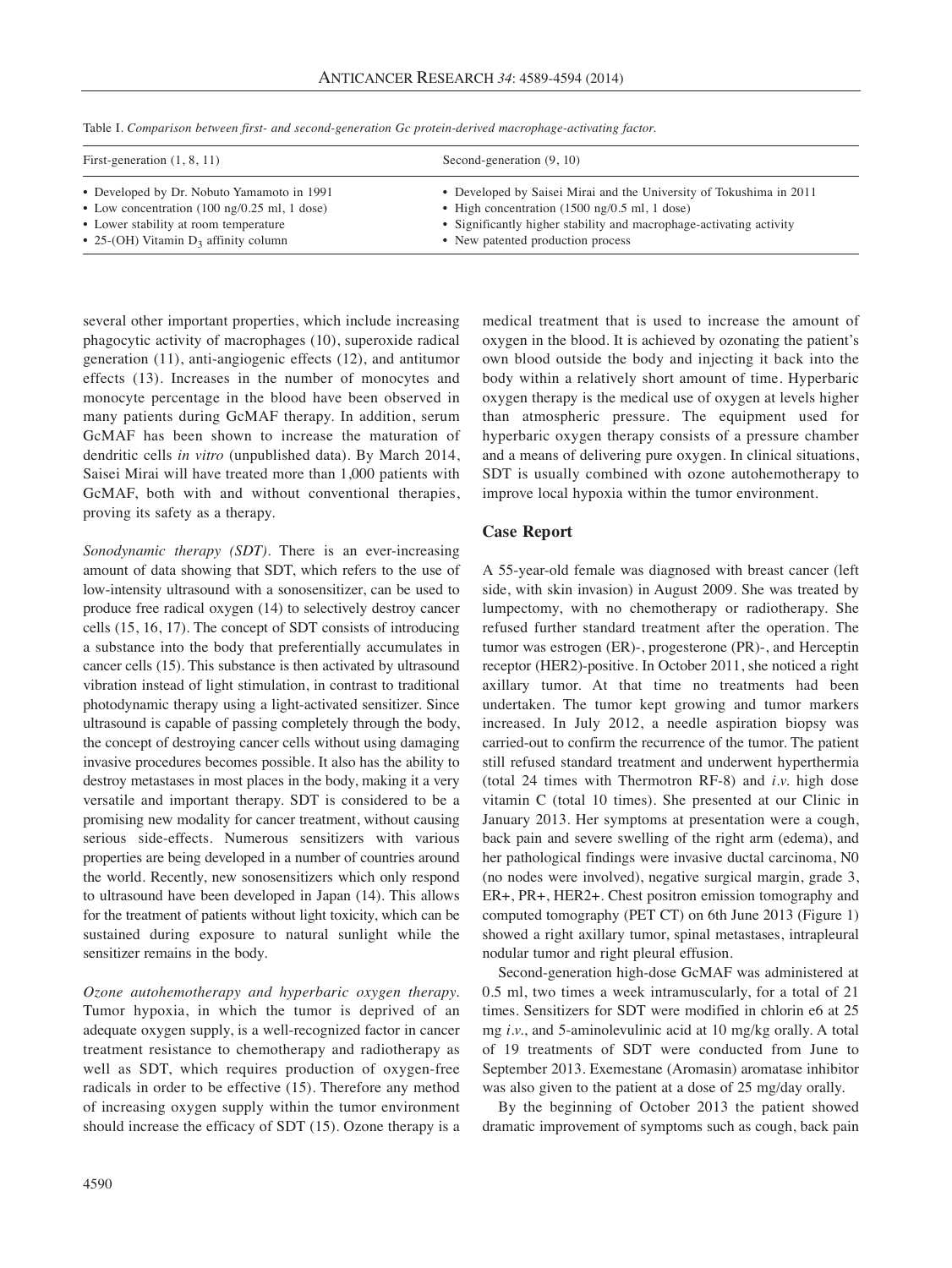

Figure 1. *Chest tomography of a 55-year-old female patient on 6th June 2013 showing a right axillary tumor (A), spinal metastases (B), intrapleural nodular tumor and right pleural effusion (C).*



Figure 2. *A: Chest positron emission tomography and computed tomography (PET CT) horizontal plane of a 55-year-old female patient 6th June 2013 showing lung pleural effusion and intrapleural nodular tumor before treatment with sonodynamic therapy SDT. B: Chest CT horizontal plane on 9th September 2013 showing the complete disappearance of the lung pleural effusion and nodular shadow in the right lung after treatment with SDT and hormonal therapy.*

and edema of the right hand from the combination therapy with SDT, GcMAF and hormone therapy. Her axillary tumor (Figure 1A) decreased in size and disappeared completely.

Chest PET CT on 6th June 2013 (Figure 2A) showed lung pleural effusion and intrapleural nodular tumor before treatment with SDT. A later chest CT on 9th September 2013 (Figure 2B) showed complete disappearance of the pleural effusion and intra-pleural nodular tumor in the right lung after treatment with SDT, GcMAF and hormone therapy.

There was a significant increase in monocyte percentage and monocyte number (Figure 3) and a rapid decrease in tumor markers (Figure 4) during the treatment period from January 2013 to October 2013. There were no serious sideeffects from the treatments except slight joint pain from the hormonal therapy with Exemestane aromatase inhibitor.

## **Discussion**

Cancer is a broad group of diseases involving deregulated cell growth, forming malignant tumors which invade nearby parts of the body and can metastasize and spread to more distant parts. Therefore it is important to destroy local cancer tissue using therapies with minimal side-effects, whilst at the same time stimulating the immune system and allowing antigenpresenting cells display tumor-associated antigens to helper T-cells. This basic concept of recognizing tumor-associated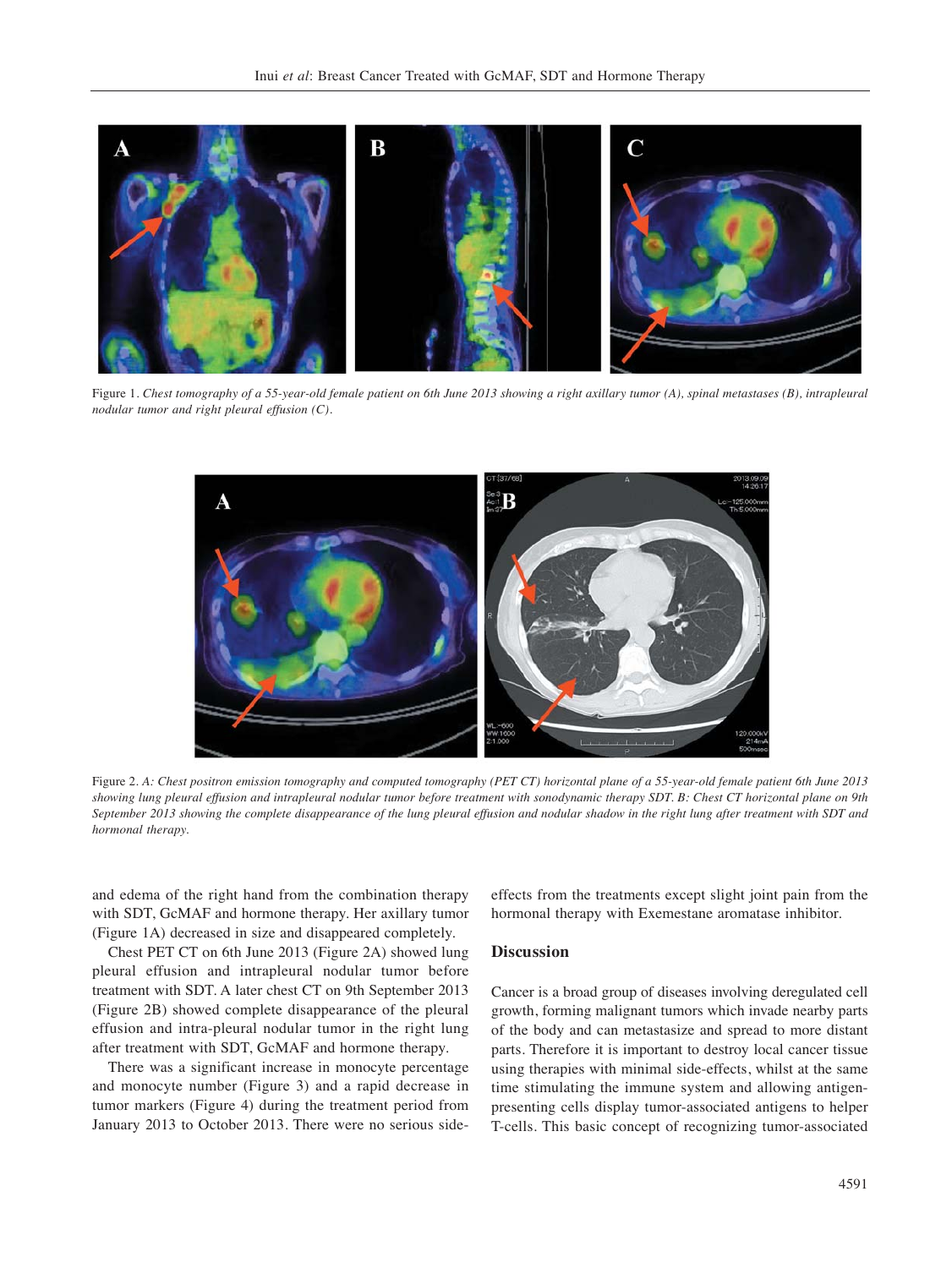

Figure 3. *Change in blood monocyte percentage and monocyte number of 55-year-old female patient during Gc protein-derived macrophage-activating factor (GcMAF) therapy. The patient's monocyte number rose during high-dose GcMAF treatment, indicating a good response to the therapy.*